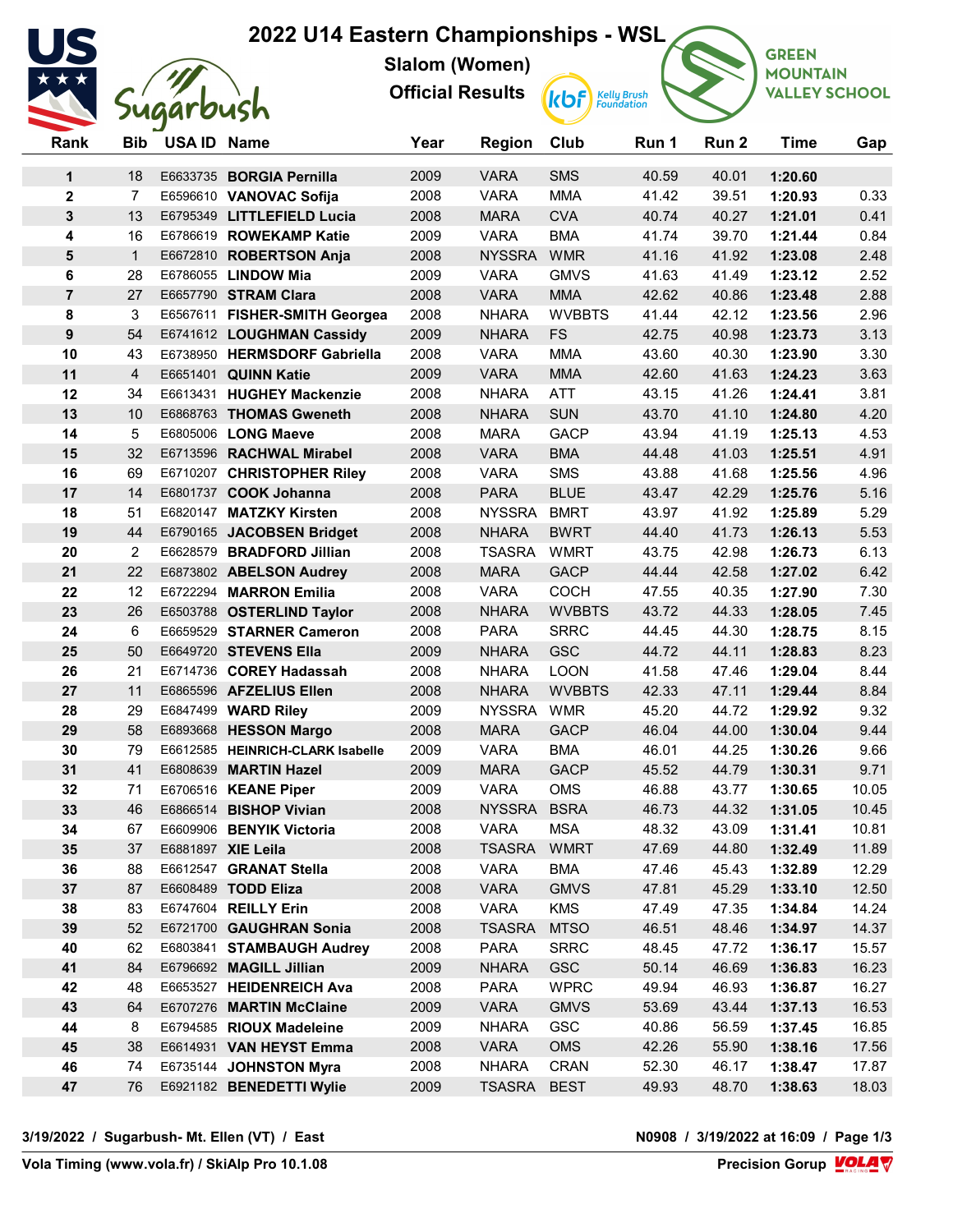| 2022 U14 Eastern Championships - WSL |          |                 |                                                   |                         |                               |                                             |                          |                     |                      |         |
|--------------------------------------|----------|-----------------|---------------------------------------------------|-------------------------|-------------------------------|---------------------------------------------|--------------------------|---------------------|----------------------|---------|
|                                      |          | Slalom (Women)  |                                                   |                         |                               |                                             |                          |                     | <b>GREEN</b>         |         |
|                                      |          |                 |                                                   | <b>Official Results</b> |                               |                                             |                          |                     | <b>MOUNTAIN</b>      |         |
|                                      |          |                 |                                                   |                         |                               | <b>kbf</b> <i>Kelly Brush</i><br>Foundation |                          |                     | <b>VALLEY SCHOOL</b> |         |
| Rank                                 |          | Bib USA ID Name |                                                   | Year                    | <b>Region</b>                 | Club                                        | Run 1                    | Run <sub>2</sub>    | <b>Time</b>          | Gap     |
| 48                                   | 70       |                 | E6790514 HARRIGAN Reese                           | 2009                    | <b>NHARA</b>                  | <b>FSC</b>                                  | 49.92                    | 49.00               | 1:38.92              | 18.32   |
| 49                                   | 39       |                 | E6662411 <b>FORKEY Mya</b>                        | 2008                    | <b>VARA</b>                   | <b>MMA</b>                                  | 58.88                    | 41.45               | 1:40.33              | 19.73   |
| 50                                   | 35       |                 | E6585439 GEMAYEL Emma                             | 2009                    | <b>SARA</b>                   | <b>MSST</b>                                 | 52.56                    | 50.76               | 1:43.32              | 22.72   |
| 51                                   | 33       |                 | E6561707 CUMMINGS Isabella                        | 2009                    | <b>NYSSRA</b>                 | <b>HR</b>                                   | 49.81                    | 53.59               | 1:43.40              | 22.80   |
| 52                                   | 66       |                 | E6746675 REID Isabel                              | 2008                    | <b>VARA</b>                   | <b>BMA</b>                                  | 45.76                    | 57.86               | 1:43.62              | 23.02   |
| 53                                   | 85       |                 | E6773969 OREILLY Caroline                         | 2009                    | <b>VARA</b>                   | <b>MMA</b>                                  | 53.32                    | 53.25               | 1:46.57              | 25.97   |
| 54                                   | 61       |                 | E6942295 NEEVES Hannah                            | 2008                    | <b>VARA</b>                   | <b>SMS</b>                                  | 1:01.29                  | 45.82               | 1:47.11              | 26.51   |
| 55                                   | 72       |                 | E6723393 HARFF Sydney                             | 2008                    | <b>NYSSRA</b>                 | <b>HUNT</b>                                 | 48.71                    | 1:01.75             | 1:50.46              | 29.86   |
| 56                                   | 56       |                 | E6875190 HOSSACK Elizabeth                        | 2008                    | TSASRA WMRT                   |                                             | 1:02.59                  | 50.35               | 1:52.94              | 32.34   |
| 57                                   | 36       |                 | E6707816 PAK Tara                                 | 2008                    | <b>PARA</b>                   | <b>SRRC</b>                                 | 1:08.20                  | 46.72               | 1:54.92              | 34.32   |
| 58                                   | 82       |                 | E6729993 RYAN Reese                               | 2009                    | <b>PARA</b>                   | <b>SRRC</b>                                 | 1:14.18                  | 48.83               | 2:03.01              | 42.41   |
| 59                                   | 30       |                 | E6911334 HRNCIR Victoria                          | 2008                    | <b>NJSRA</b>                  | <b>MC</b>                                   | 1:04.73                  | 1:06.21             | 2:10.94              | 50.34   |
| 60                                   | 47       |                 | E6970210 SCHIOPU Sofia                            | 2009                    | <b>NJSRA</b>                  | <b>MP</b>                                   | 1:17.87                  | 1:04.34             | 2:22.21              | 1:01.61 |
|                                      |          |                 |                                                   |                         |                               |                                             |                          |                     |                      |         |
| Did Not Finish - Run 1 (17)          |          |                 |                                                   |                         |                               |                                             |                          |                     |                      |         |
|                                      | 15       |                 | E6769383 MATVIAK Marina                           | 2009                    | <b>TSASRA</b>                 | <b>BEST</b>                                 | <b>DNF</b>               | 44.17               |                      |         |
|                                      | 23       |                 | E6754689 CHARLES Chelsea                          | 2008                    | <b>VARA</b>                   | <b>SMS</b>                                  | <b>DNF</b>               | <b>DNF</b>          |                      |         |
|                                      | 25       |                 | E6797713 BODEN Alexa                              | 2008                    | <b>NHARA</b>                  | <b>FSC</b>                                  | <b>DNF</b>               | 44.94               |                      |         |
|                                      | 42       |                 | E6827606 DOIRON Lillian                           | 2008                    | <b>VARA</b>                   | <b>GMVS</b>                                 | <b>DNF</b>               | 43.47               |                      |         |
|                                      | 45       |                 | E6654477 CHO Samantha                             | 2008                    | <b>VARA</b>                   | <b>MSA</b>                                  | <b>DNF</b>               | 43.56               |                      |         |
|                                      | 49       |                 | E6773630 MANNING Orla                             | 2008                    | <b>VARA</b>                   | <b>GMVS</b>                                 | <b>DNF</b>               | <b>DNF</b>          |                      |         |
|                                      | 53       |                 | E6722627 BROWN Olivia                             | 2008                    | <b>VARA</b>                   | <b>GMVS</b>                                 | <b>DNF</b>               | 44.68               |                      |         |
|                                      | 55<br>57 |                 | E6718298 CUNNINGHAM Caitlin                       | 2008<br>2009            | <b>NHARA</b><br><b>NYSSRA</b> | WILD<br><b>WMR</b>                          | <b>DNF</b><br><b>DNF</b> | <b>DNF</b><br>47.01 |                      |         |
|                                      | 68       |                 | E6853124 DOCK Piper                               | 2008                    | <b>NHARA</b>                  | <b>WVBBTS</b>                               | <b>DNF</b>               | 44.52               |                      |         |
|                                      | 75       |                 | E6783632 STUART Elizabeth<br>E6760121 GANDT Reese | 2008                    | <b>MARA</b>                   | <b>SPRT</b>                                 | <b>DNF</b>               | 46.96               |                      |         |
|                                      | 77       |                 | E6713354 EATON Riley                              | 2009                    | <b>VARA</b>                   | <b>GMVS</b>                                 | <b>DNF</b>               | 46.48               |                      |         |
|                                      | 80       |                 | E6625700 WILLIAMS Ainslie                         | 2008                    | <b>NHARA</b>                  | <b>FSC</b>                                  | <b>DNF</b>               | 46.72               |                      |         |
|                                      | 81       |                 | E6791180 LUX Alyssa                               | 2008                    | <b>VARA</b>                   | <b>GMVS</b>                                 | <b>DNF</b>               | <b>DNF</b>          |                      |         |
|                                      | 86       |                 | E6800875 HOWARD Mckenna                           | 2009                    | <b>NHARA</b>                  | <b>GSC</b>                                  | <b>DNF</b>               | 48.25               |                      |         |
|                                      | 89       |                 | E6761504 FLECKENSTEIN Lucy                        | 2008                    | NYSSRA LAB                    |                                             | <b>DNF</b>               | 49.61               |                      |         |
|                                      | 90       |                 | E6910169 BERRY Klaudie                            | 2009                    | NYSSRA WMR                    |                                             | <b>DNF</b>               | 46.82               |                      |         |
|                                      |          |                 |                                                   |                         |                               |                                             |                          |                     |                      |         |
| Disqualified - Run 1 (1)             |          |                 |                                                   |                         |                               |                                             |                          |                     |                      |         |
|                                      | 63       |                 | E6865440 LENNON Mckenna                           | 2009                    | <b>NHARA</b>                  | <b>ATT</b>                                  | <b>DSQ</b>               | <b>DNF</b>          |                      |         |
| Did Not Finish - Run 2 (17)          |          |                 |                                                   |                         |                               |                                             |                          |                     |                      |         |
|                                      | 9        |                 | E6775953 GILKES Rosemarie                         | 2008                    | <b>NJSRA</b>                  | <b>MC</b>                                   | 47.74                    | <b>DNF</b>          |                      |         |
|                                      | 17       |                 | E6900107 GUNNING Ella                             | 2008                    | <b>SARA</b>                   | <b>MRM</b>                                  | 43.88                    | <b>DNF</b>          |                      |         |
|                                      | 19       |                 | E6633123 REED Hadley                              | 2008                    | <b>VARA</b>                   | <b>GMVS</b>                                 | 40.07                    | <b>DNF</b>          |                      |         |
|                                      | 20       |                 | E6575501 DUARTE Anna                              | 2008                    | <b>NYSSRA</b>                 | <b>WMR</b>                                  | 42.89                    | <b>DNF</b>          |                      |         |
|                                      | 23       |                 | E6754689 CHARLES Chelsea                          | 2008                    | <b>VARA</b>                   | <b>SMS</b>                                  | <b>DNF</b>               | <b>DNF</b>          |                      |         |
|                                      | 24       |                 | E7027897 COMBS Brooke                             | 2008                    | TSASRA                        | <b>WMRT</b>                                 | 55.28                    | <b>DNF</b>          |                      |         |
|                                      | 31       |                 | E6793693 SCHEMMEL Brooke                          | 2009                    | <b>NHARA</b>                  | <b>WVBBTS</b>                               | 43.86                    | <b>DNF</b>          |                      |         |
|                                      | 40       |                 | E6522809 WARYAS Sophia                            | 2008                    | <b>VARA</b>                   | <b>BMA</b>                                  | 43.15                    | <b>DNF</b>          |                      |         |
|                                      | 49       |                 | E6773630 MANNING Orla                             | 2008                    | <b>VARA</b>                   | <b>GMVS</b>                                 | <b>DNF</b>               | <b>DNF</b>          |                      |         |
|                                      | 55       |                 | E6718298 CUNNINGHAM Caitlin                       | 2008                    | <b>NHARA</b>                  | <b>WILD</b>                                 | <b>DNF</b>               | <b>DNF</b>          |                      |         |
|                                      | 59       |                 | E6741369 ROSENBAUM Eliza                          | 2008                    | <b>NHARA</b>                  | <b>BWRT</b>                                 | 44.76                    | <b>DNF</b>          |                      |         |